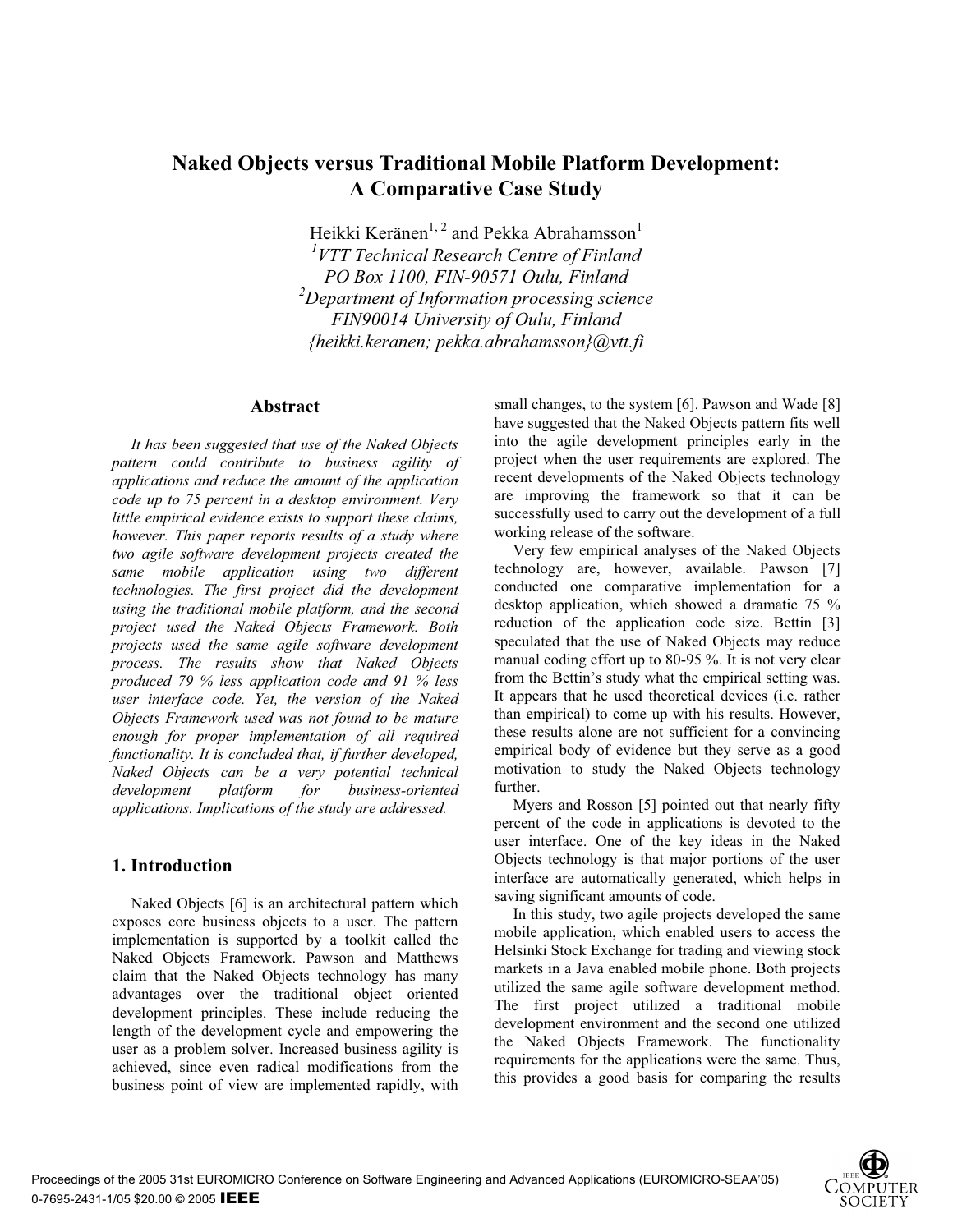and finding evidence about the validity of Pawson's [7] and Bettin's [3] claims.

This paper presents a lot of empirical data, since so little empirical data on the Naked Objects -based development exists. Thus the data is of exploratory type and serves as a reference for other researchers and practitioners.

The paper is composed as follows. The next section describes the Naked Objects technology. This is followed by a description of the research design and the results of the study, after which the results are discussed and implications are drawn.

## **2. Naked Objects Framework**

In this paper, traditional mobile software platform is consisting of the industry standard platform components. These components include Java Mobile Device Information Profile (MIDP) (mobile phone side) and, on the server side, an SQL database and Java 2 SDK, Java Server Pages, Java 2 Enterprise Edition.

When using these techniques, the software is typically divided into a user interface layer (client), a server layer and a database backend. Regardless of the selected components, the developers have to develop all these layers and implement a communication protocol between them. Usually, a business level modification to the application causes modifications to all of these layers. Often, the implementation of the user interface takes the most of the effort.

The Naked Objects Framework is a Java-based software framework which helps to utilize the Naked Objects architectural pattern. In the Naked Objects pattern, the core business objects encapsulate all business data and behavior. In the Naked Objects Framework, they implement the Naked Object Java interface, and the core business objects obey a set of simple coding conventions. The framework has an Object Viewing Mechanism (OVM) which autogenerates a user interface based on information contained in the business objects. The core interfaces implemented by the application and the Java reflection mechanism provide the information for the autogenerated user interface. [7].

Due to the abstract nature of Naked Objects, it is possible to create OVMs for different kind of devices. This study utilized an OVM for MIDP called the  $MIDP-OVM<sup>1</sup>$ . To complement the autogenerated UI, a set of specific views can be developed for selected business objects, if necessary.

1 Freely downloadable from

 $\overline{a}$ 

http://opensource.tte.erve.vtt.fi/pdaovm/midp-ovm/

The Naked Objects Framework also contains a set of Object Stores, which provide automatic persistence for the business objects. This study used an XML Object Store, which persists the business objects into a set XML files.

### **3. Research Design**

This section describes how the research design for the study is laid out. The research method is a comparative case study [9].

In both projects, the development was guided by an adapted version of the Extreme Programming approach called Mobile-D [1]. The adaptation has been performed taking into account the specific demands (variability, memory use, screen size, etc.) of the mobile development environment. The development proceeds in one to two-week iterations. Each iteration is divided into three parts: planning day, working day and release day. Thus, in a single iteration, there is one planning day and one release day and a multiple number of working-days.

#### **3.1. Stock Exchange Application**

The outline of the developed software is presented in Figure 1. Stock market information is parsed from the public web pages and is stored into the database several times a day. The user can access this data using a Java client in the mobile phone. In addition to the public market data, a user can enter information about his investments to the system and see their current value and daily changes. The user can also set alerts to share prices. The user can also trade in the system.



## **Figure 1. Deployment of the developed software**

#### **3.2. Project 1: zOmbie**

The first project is called 'zOmbie' and it was carried between October and December 2003. The development team of zOmbie project involved four

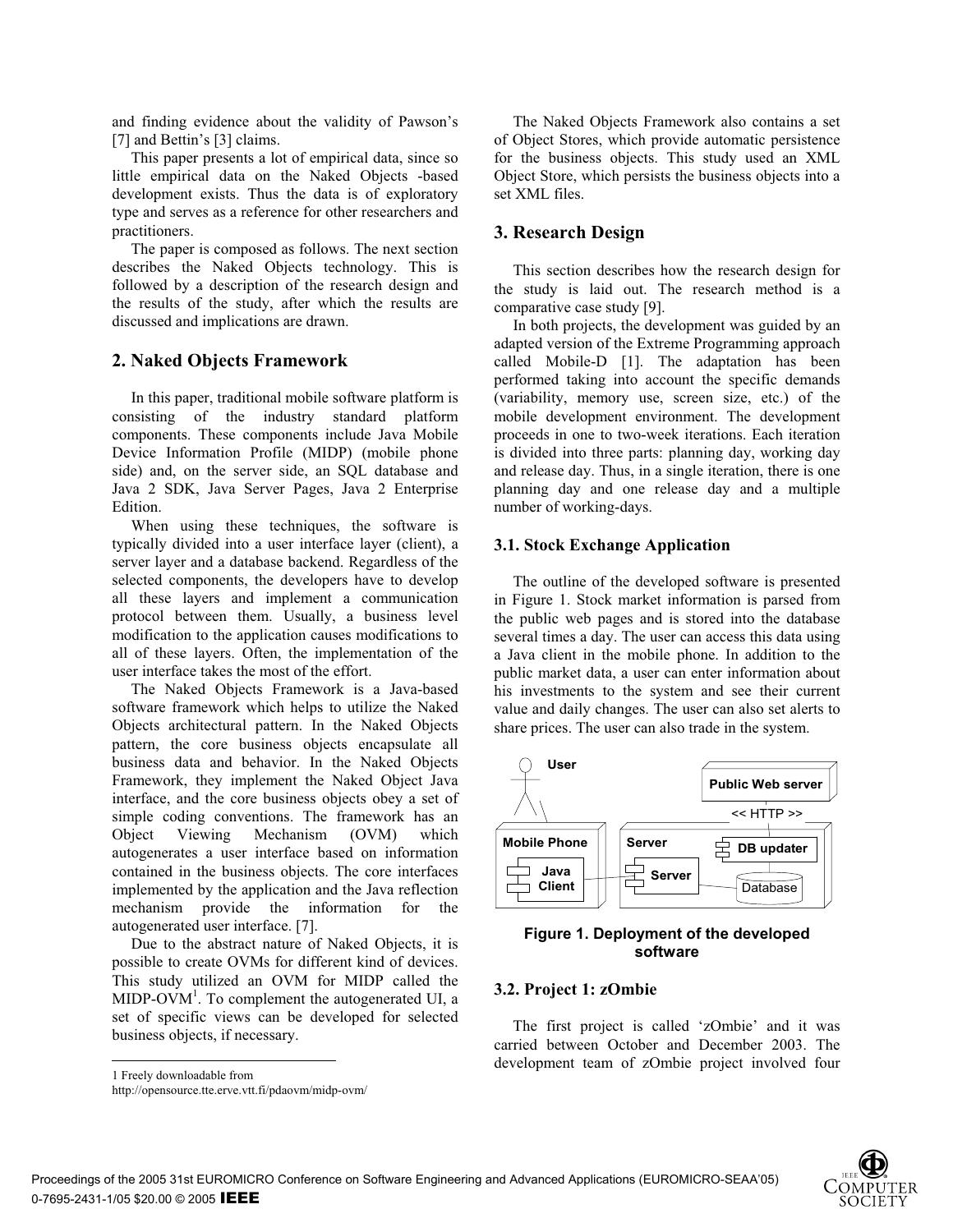students and two researchers as the development resources.

The project was given a time frame of eight weeks and the total effort was 1070 hours. The team worked 24 hours a week (i.e., four days a week, six hours a day) in the development facilities. The project was divided into six small releases having a duration of one or two weeks. Two weeks prior to project launch the team performed a self-study on XP-literature [2]. In addition, two days training on XP practices and tools was organized.

## **3.3. Project 2: Naked Zombie**

Project called 'Roger' was carried out between October and December 2004 and was fixed to last eight weeks. The development team involved four students as the development resources. The team worked 24 hours a week in the development facilities and the total effort was 810 hours. The Roger project was divided into two subprojects: The first subproject implemented an OVM for mobile phones, because the previous version of MIDP-OVM was not mature enough for the project. This subproject took the first half (four weeks) of the Roger project.

The MIDP-OVM is application independent and during the development time of MIDP-OVM, an existing example application of the Naked Objects Framework was used to test MIDP-OVM functionality.

The second subproject, called 'Naked Zombie', took the second half (four weeks) of the Roger project and the total effort was 380 hours. Naked Zombie implemented the Stock exchange application. In this paper, only the Naked Zombie is examined. During the Naked Zombie –project, the team had access to the outcome of the zOmbie-project, including the working implementation, source code and design documentation.

One of the team members had participated in implementing the first version of MIDP-OVM prior this project, and thus had experience of Naked Objects. Two weeks prior to the project launch, the team performed a self-study by studying a basic book on XP [2] and Naked Objects [6]. Half a day training sessions were given on creating Naked Objects application and current status of the MIDP-OVM and another half a day session on the Mobile-D development rhythm, architecture design and XP practices.

Table 1 lists the software environment used in zOmbie and Naked Zombie -project.

## **3.3. Data Collection**

Both quantitative and qualitative data were collected. Developers collected the use of effort for each defined task with a precision of 5 minutes, using paper and pen and an in-house developed tool. The team used continuous integration and the CVS repository was updated on a daily basis. After the project had ended, both development teams have been interviewed. The interviews have been recorded and transcribed.

| Table T. Technical environment |                                     |                         |  |  |
|--------------------------------|-------------------------------------|-------------------------|--|--|
| Item                           | zOmbie                              | <b>Naked Zombie</b>     |  |  |
| Server side                    | Java 2 SDK                          | Java 2 SDK 1.4.2        |  |  |
| language                       | 1.4.1                               |                         |  |  |
| Phone side                     | Java MIDP 1.0                       | Java MIDP 2.0           |  |  |
| language                       |                                     |                         |  |  |
| Web server                     | Tomcat 4.1                          |                         |  |  |
| Framework                      |                                     | Naked Objects           |  |  |
|                                |                                     | Framework 1.2.2         |  |  |
| Database                       | $MySQL 4.0.9 +$                     | <b>XML</b> Object Store |  |  |
|                                | Java connector                      |                         |  |  |
| Development                    | Eclipse 2.1,                        | Eclipse 3.0.1,          |  |  |
| environment                    | Nokia Dev.                          | Eclipse ME J2ME         |  |  |
|                                | Suite 2.0 for                       | Plug-in                 |  |  |
|                                | J2ME                                |                         |  |  |
| Software                       | CVS (1.11.2); integrated to Eclipse |                         |  |  |
| configuration                  |                                     |                         |  |  |
| management                     |                                     |                         |  |  |
| Documents                      | MS Office XP                        | MS Office XP.           |  |  |
|                                |                                     | <b>Rational Rose</b>    |  |  |

**Table 1. Technical environment** 

## **4. Results**

In this section, the results of the comparative case study are presented. First the user interface layouts are compared. This is followed by development process data including effort distribution, estimation accuracy and precision, distribution of task size and user story effort and growth of the code base. Thus, the comparison will be based on a fairly large number of exploratory empirical data.

Table 2 compares the key metrics of zOmbie and Naked Zombie -projects. The calendar time was fixed before the projects.

The total effort shows the time the team has been in the development facilities. Effort used for tasks indicates the project velocity [2]. Logical Lines of Code (LLOC) [4] indicates the work size, which also includes the test code. In order to facilitate the comparison, later in the paper, the code size will be shown without the tests.

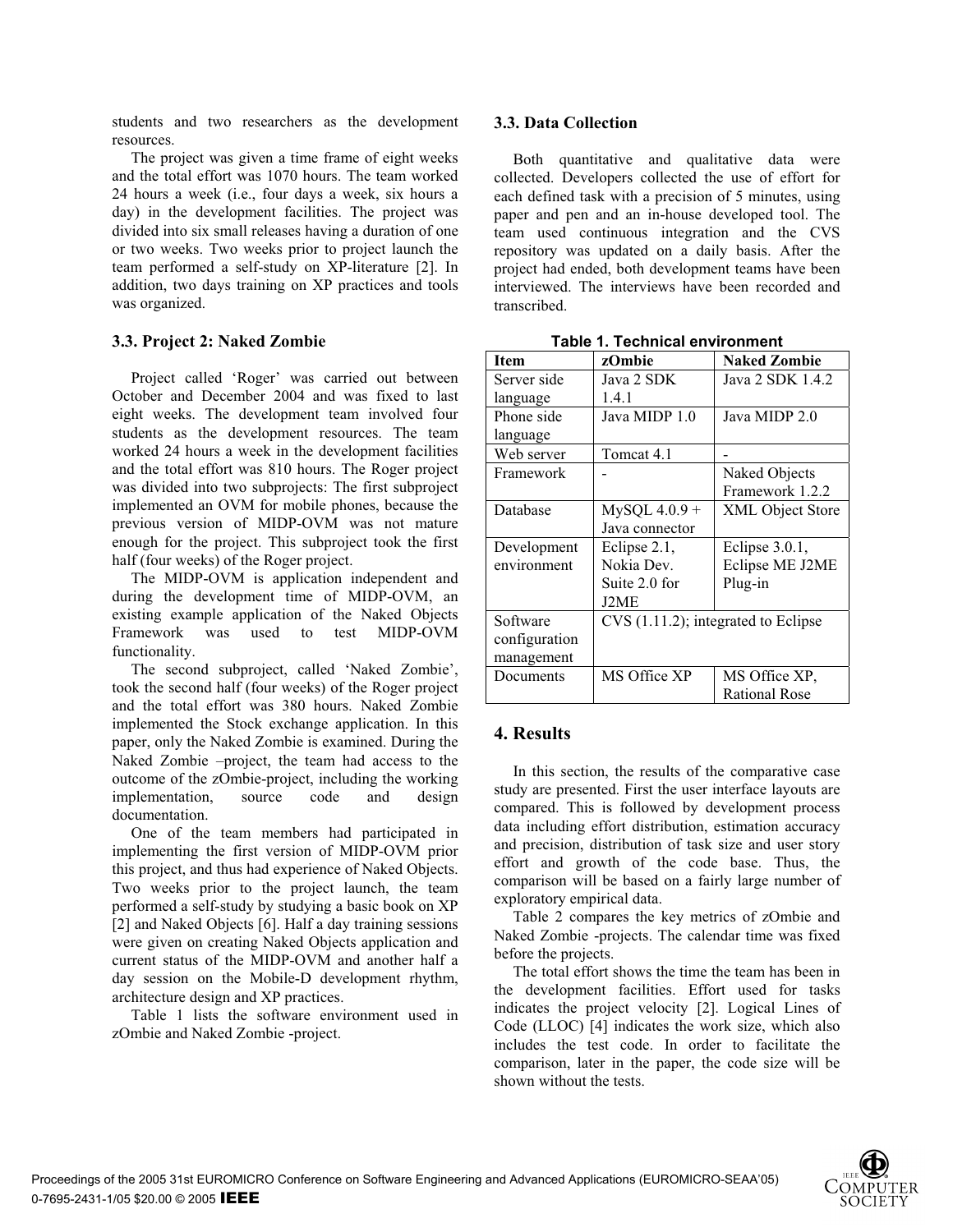Table 2 shows that considerably less effort was used for the Naked Zombie project than for the zOmbie project. The team productivity of the Naked Zombie team was considerably higher than the zOmbie team.

|                       |        | <b>Naked</b> | $Com-$  |  |
|-----------------------|--------|--------------|---------|--|
| <b>Collected data</b> | zOmbie | Zombie       | parison |  |
| Calendar time         | 8      | 4            | $-50\%$ |  |
| (weeks)               |        |              |         |  |
| Total effort (hours)  | 1073   | 383          | $-64\%$ |  |
| Effort used for       | 447    | 158          | $-65\%$ |  |
| tasks (hours)         | (42%)  | (41%)        |         |  |
| # Logical LOCs        | 6282   | 3416         | $-46\%$ |  |
| implemented           |        |              |         |  |
| Team productivity     | 14,1   | 21,7         | $+54\%$ |  |
| (LLOC/hour)           |        |              |         |  |

#### **Table 2. Overview of the project data**

#### **4.1. User Interface**

Part of the user interface of the zOmbie -application is presented in Figure 2a and Naked Zombie, respectively, in Figure 2b.



**Figure 2. zOmbie user interface (a) and Naked Zombie user interface (b)** 

Figure 2 shows that the user interfaces are not identical but differ slightly from each other. The views and navigation are quite similar. The Largest differences are in the operations between multiple objects. The functionality of user interfaces is the same, except for three differences: The Naked Objects -version does not support multiple users – all users have access to the same objects. Built in support for multiple users was coming in the next version of the Naked Objects Framework and would considerably ease constructing this feature to application so we did not want to put effort on this. 'Trade by sending email' -feature is missing in the Naked Zombie, but that was also only partially implemented in the zOmbie project. The Naked Zombie, on the other hand, is capable of displaying actual live news, taken from public web pages. In the zOmbie application, the news are hard coded into the server for demonstration purposes.

Usability tests are not a part of this study, but there is clearly a problem in both user interfaces: They both feel slow. This is mostly due to high GPRS network latency and the fact that both applications work like a browser for the database backend - every navigation command causes a roundtrip to the server. The latency of the navigation commands in both applications is around one second when using GPRS network.

Additionally, bugs of the Naked Objects Framework caused some functions not to work properly. The Object Store sometimes returns a null pointer although a proper handle to object should be returned. Also, the performance of XML Object Store was not sufficient for frequent updates of the market information.

#### **4.2. Effort Distribution**

Effort distribution is presented in Figure 3. The coding phase consists of tasks related to the implementation of a feature. The management includes metrics collection, daily meetings and the project management work. Section 'Other' includes environment setup, studying, coaching and the documentation activities. The planning activities include planning game in the beginning of each iteration as well as architectural planning during development iterations. The quality assurance includes tasks for verifying the user stories and related tasks. The defect fixing includes refactoring and bug fixing activities. The testing includes writing test cases and pre-release testing session, which is performed prior to the release.

As shown in Figure 3, the development profiles are only slightly different in zOmbie and Naked Zombie projects. A lot of defect fixing (15 %) was done in the Naked Zombie construction phase. Much of this is explained by bug fixes required by the MIDP-OVM, which is addressed in the discussion section of this paper.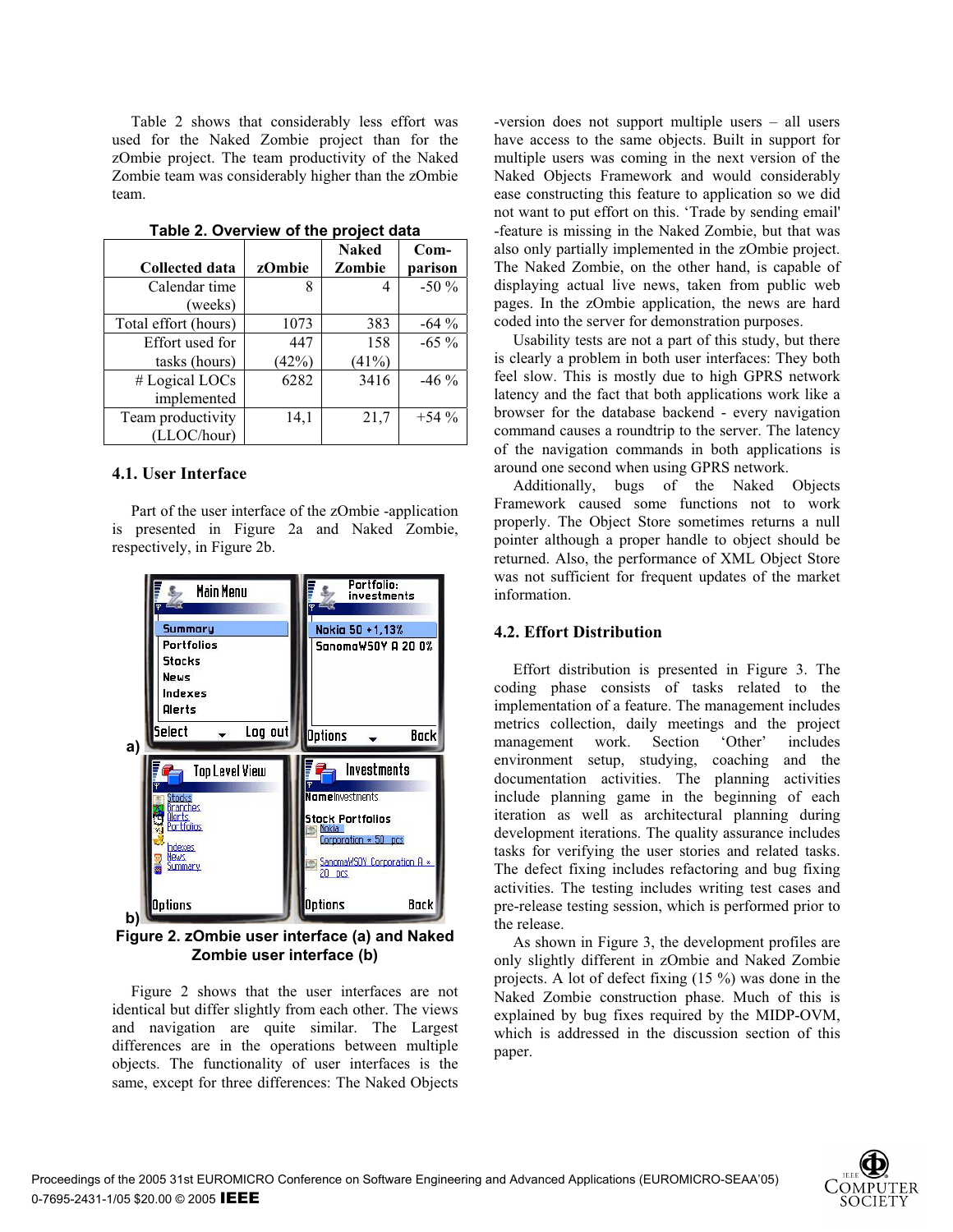

**Figure 5. Hours lost by faulty estimates in zOmbie (a) and Naked Zombie (b) projects**



**Figure 3. Effort distribution** 

## **4.3. Estimation Accuracy & Precision**

Estimation accuracy is presented in Figure 4 using box plots<sup>2</sup>. The data used for drawing the box plots is based on the tasks that the users identified for user story level implementation. The data below the 0 % line indicates overestimation and data above the line refers to underestimation of the tasks.

The fixed eight week timeframe of the zOmbie project resulted into six releases due to one or two week iterations. The four week time frame resulted into three releases in Naked Zombie project.

The estimation accuracy in both projects is approximately on the same level. However, the maximum estimation error tends to come down in the zOmbie project during the project, but seems to be opposite in the Naked Zombie project. Still, the absolute error range in terms of actual hours is quite tolerable. Figure 5 presents the development of the estimation precision, i.e. how many actual hours the developers lost by faulty estimates. The thick line indicates a loss of zero hours. The data points below indicate that a implementation of the task took less

time than expected. The data points above the thickened line indicate that a particular task took longer than expected.

By observing Figure 5, it can be seen that the first tasks of the Naked Zombie project have a very high estimation precision but the general trend in both projects is alike.



**Figure 4. Estimation accuracy in terms of estimation % of zOmbie project (a) and Naked Zombie project (b)** 

## **4.4. Distribution of Task Size & User Story Effort**

In the planning game, together with a customer, the team identifies the user stories to be included in the iteration. The team divides each user story into a set of tasks, preferably between 2-10 hours. The distribution of the actual task sizes are presented in Figure 6.

The zOmbie team clearly had difficulties with some tasks, but overall in both projects, the tasks were evaluated in the suggested limits.

Despite of the same functionality of both applications, the user stories are not the same and thus cannot be directly compared. However, the number of



 2 A box plot diagram visualizes the 5 number summary of a data set. Median value is the line in the shaded box area. A1 (first or lower quartile) shows the median of the lower 50% of data points. Q3 (third or upper quartile) shows the median of upper 50% of data points. The minimum value indicates the lowest and the maximum the highest values in the respective data sets.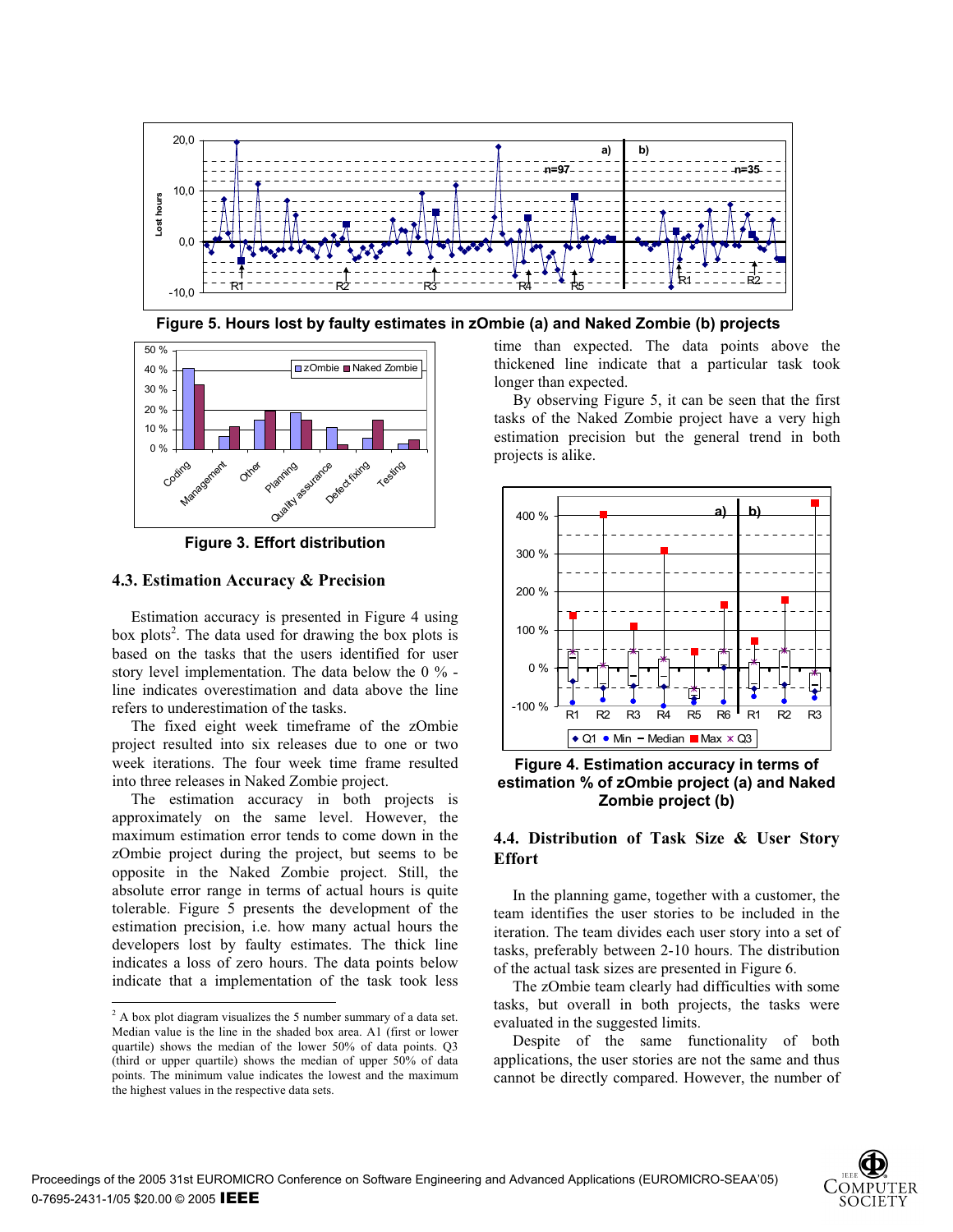user stories and user story effort and the speed of implementation from the customer point of view can be compared. The user story effort is presented in Table 3.

Since the functionality in both applications is approximately the same, in Table 3 we can deduce that the user stories of Naked Zombie delivered more value to the customer. Still, the implementation of the user stories took less time.



**Figure 6. Actual task sizes in each release of zOmbie project (a) and Naked Zombie -project (b)**

**Table 3. Actual effort used in implemented user stories** 

|                                | zOmbie | <b>Naked</b><br>Zombie |
|--------------------------------|--------|------------------------|
| # User stories implemented     | 22     |                        |
| User story effort (median,     | 18.9   | 9.7                    |
| hours)                         |        |                        |
| User story effort (max, hours) | 40.0   | 33.2                   |

### **4.5. Growth of the Code Base**

The development of the code base is important since it describes how the project progressed over the time in terms of actual product development. Figure 7 presents the code size development during the zOmbie and NakedZombie projects. The code sizes for each day are obtained from CVS repository after the project. The test code is left out to make the comparison fair.

The code base development is analyzed by the major software packages. This gives information on which phases of the project the development of packages took place. The architecture and structure of the software sub-packages evolve during the project. The package structures presented in Figure 7 are taken from the final version and the previous versions are adjusted to match that structure.

In Figure 7a, the 'Middlet' section represents all the code located in the mobile phone. The server consists of the server side business objects, such as 'Stock' and 'Portfolio'. Also, the database connection is handled by these classes. 'Datagen' acquires stock information updates from the web pages and feeds them to the database. The 'Servlet' package consists of only one class taking care of the HTTP-requests send by the middlet.



**Figure 7. Development of zOmbie (a) and Naked Zombie (b) code bases** 

Figure 7b presents the code base development of Naked Zombie -application. Section 'Naked Zombie' consists of business objects, such as 'Stock' and 'Portfolio', defined according to the rules of the Naked Objects Framework. 'Custom renderers' are user interface components made for special cases, like displaying the history graph of the stock value development. The basic cases are handled by the MIDP-OVM and no code for Naked Zombie was needed. 'Datacollector' takes stock information from the web pages and feeds it both to the zOmbie SQL database and to the NakedZombie XML Object Store.

In Figure 7 we can observe that in the zOmbie project, the user interface code was produced from beginning of the project, while in the Naked Zombie project, the development of UI code started at the

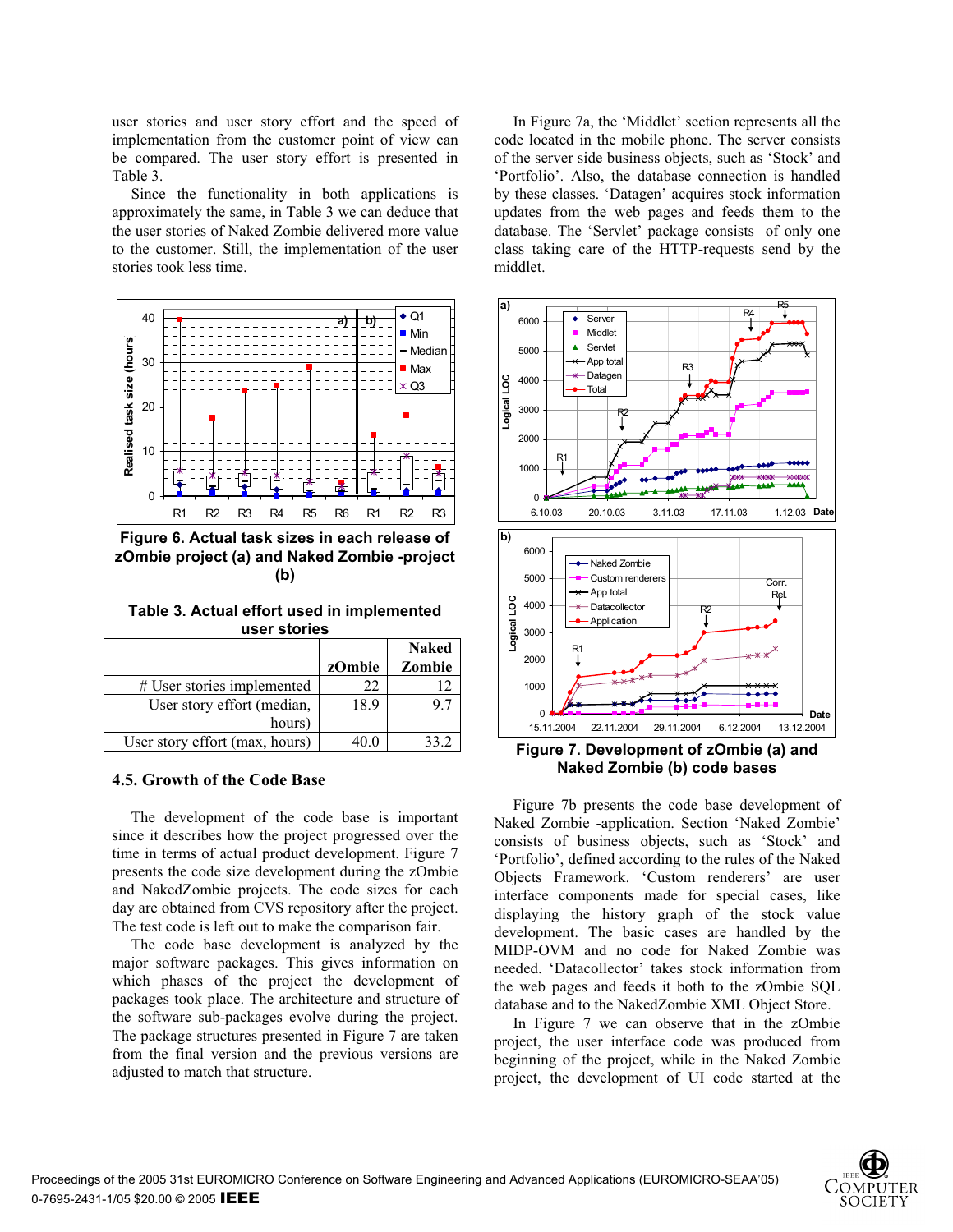second iteration, almost in the middle of the project. In the zOmbie project, the first signs of a web site parser appeared in the code repository in the middle of the project, while in the Naked Zombie, there was code in the third project day.

Table 4 compares the code sizes of final versions of zOmbie and Naked Zombie applications. Between the two projects, packages 'Server' and 'Naked Zombie' represent the business objects and they can be compared. 'Middlet' and 'Custom renderers' packages represent the user interface code roughly and they can be compared.

Table 4 shows significant savings in all areas except in the 'Datagen' - 'Data collector' comparison. The most significant savings (91 %) come from the biggest portion of the zOmbie project: the 'Middlet' package. Some savings also come in the business objects. This is mostly due to fact that an automatic persistence mechanism is used in Naked Zombie.

The growth of the data collector in the Naked Zombie is due to the fact that it has been redesigned and enhanced and it feeds data to both the zOmbie and the Naked Zombie applications. The data collector also contains an internal structure for representing the data acquired from web pages. Parts updating the zOmbie SQL database and Naked Objects XML Object Store are componentized and they implement the same updater interfaces. The sizes of those components are presented in Table 5.

| Component                          | <b>LLOC</b> |
|------------------------------------|-------------|
| zOmbie updater                     | 440         |
| Naked Zombie updater               | 621         |
| Other code (web site parsing etc.) | 1328        |
| Total                              | 2391        |

### **Table 5. Naked Zombie Data collector**

Table 5 indicates that the real difference between the data collectors of those different persistence mechanisms is not so big.

## **5. Discussion**

This study shows advantages of using Naked Objects for mobile applications. The greatest advantages are faster user story implementation and savings in code size.

A notable feature of the Naked Zombie project compared to the zOmbie project is that the beginning of the project goes rapidly with very precise task estimates. This provides initial evidence that creating a basic Naked Objects application is a straightforward task. Later in the project, creating the datacollector and special views then approaches more to the traditional development.

A drawback in the study is that the Naked Zombie project started right after MIDP-OVM implementation, so the project team was already in good pace and the process and tools were already familiar. This gives an advantage for the Naked Zombie project. Another issue in the research setting favoring Naked Zombie team is that the material of the zOmbie project was available to them. While this obviously facilitated the requirements gathering this does not explain the savings in the amount of actual code produced. The team reported the most value of the access to the zOmbie project outcome was a database schema design document from which the Naked Objects classes were easy to derive. These two reasons may partly explain the better team productivity presented in Table 2. Difference in productivity might be also explained by smaller team requiring less communication.

Another drawback of this study is that quality of code, which might explain difference in productivity, was not considered.

On the other hand, the fact that the zOmbie project was based on a mature technology somehow counterbalances this study. Also there were not radical changes in requirements during the project so the difference to Naked Zombie is not so great.

The study revealed that the version of the Naked Objects Framework used was not mature: There were bugs in the framework, XML Object Store was not

|              | zOmbie      |                   |                  | <b>Naked Zombie</b> |                   |            |
|--------------|-------------|-------------------|------------------|---------------------|-------------------|------------|
| Package      | <b>LLOC</b> | <b>Proportion</b> | Package          | <b>LLOC</b>         | <b>Proportion</b> | Comparison |
| Middlet      | 3590        | $65\%$            | Custom renderers | 310                 | $9\%$             | $-91\%$    |
| Server       | 1190        | $21\%$            | Naked Zombie     | 715                 | $21\%$            | $-40%$     |
| Servlet      | 69          | $\frac{0}{0}$     | n/a              | n/a                 | n/a               | $-100\%$   |
| App total    | 4849        | $87 \%$           | App total        | 1025                | 30 %              | $-79%$     |
| Datagen      | 715         | $13\%$            | Data collector   | 2391                | 70 %              | $+234%$    |
| <b>Total</b> | 5564        | $100\%$           | Total            | 3416                | $100\%$           | $-39\%$    |

**Table 4. Comparison of code size (test code excluded)**